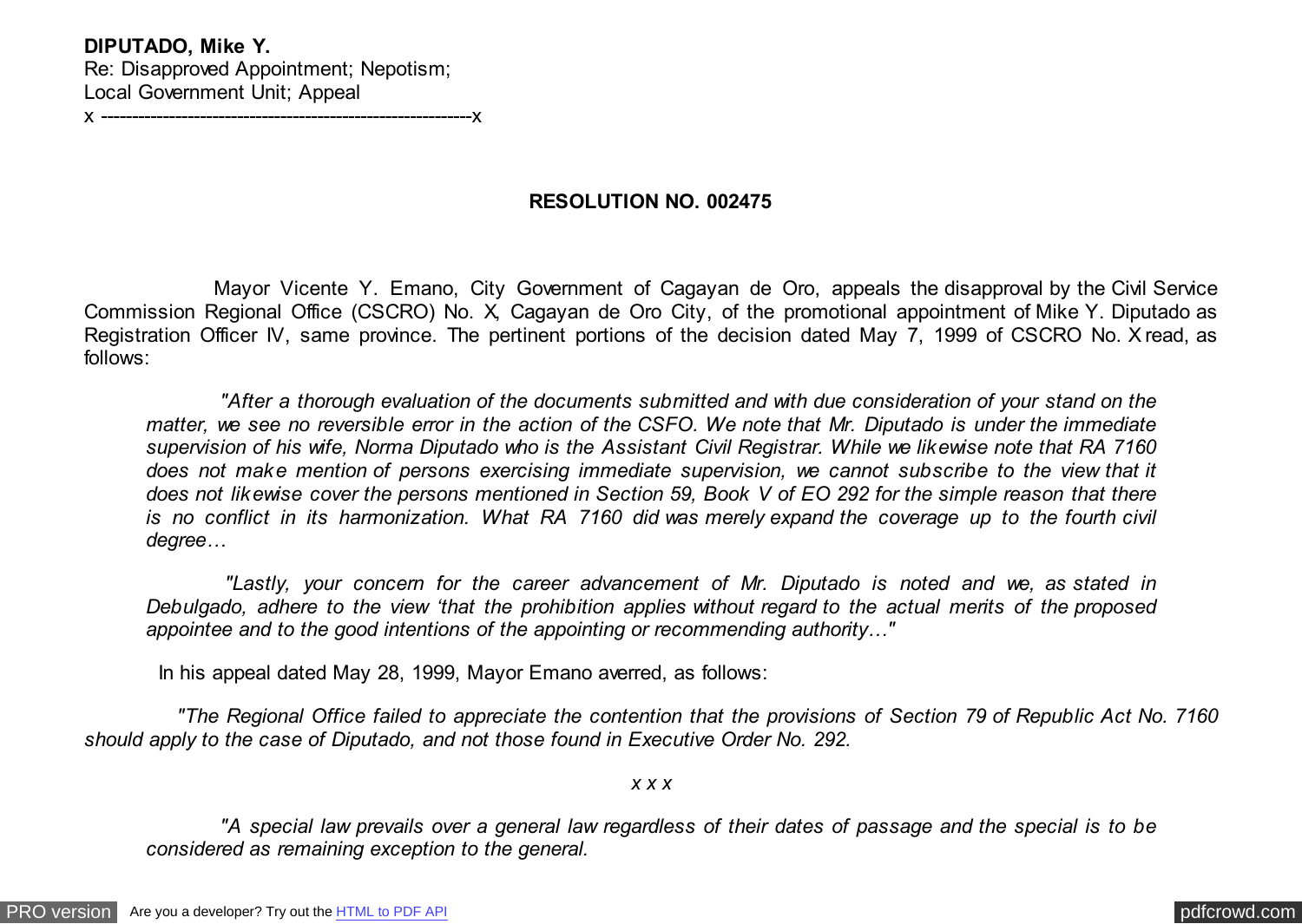*"The Assistant City Civil Registrar does not exercise immediate supervision over the Registration Officer IV. . . The above provision [Section (b) and (c)] is clear that the Civil Registrar exercises immediate supervision over employees of the City Civil Registrar's Office.*

 *"Nowhere can one find a provision in the Local Government Code or other pertinent law, rules and regulations that authorizes or allows the Assistant Civil Registrar to exercise supervision over employees in the Civil Registrar's Office. This authority should emanate from an express provision of law or a necessary implication of a provision…"*

In its comment to the appeal, the CSCRO No. X reiterated its original ruling by stating that the arguments raised by appellant had already been disposed of in the appealed decision.

 Records show that on February 16, 1999, Mayor Vicente Y. Emano issued a promotional appointment with permanent status to Mike Y. Diputado as Registration Officer IV. Diputado's wife is the Assistant Civil Registrar. When it was submitted to the Civil Service Commission Field Office – Misamis Oriental for attestation, it was disapproved for violation of **Section 59 (Nepotism), Title I (A), Book V of Executive Order No. 292.** On April 5, 1999, Mayor Emano appealed to the Civil Service Commission Regional Office (CSCRO) No. X. On May 7, 1999, CSCRO No. X issued the assailed decision.

Hence, this appeal.

## **Section 79, Title III, Book I of the Republic Act No. 7160 (The Local Government Code of 1991)** provides that:

 *"SEC. 79. Limitation on Appointments. – No person shall be appointed in the career service of the local government if he is related within the fourth civil degree of consanguinity or affinity to the appointing or recommending authority."*

 Under the aforequoted provision, an appointment in the career service of the local government is prohibited if the appointee is related within the fourth civil degree of consanguinity or affinity to the appointing or recommending authority.

 Consanguinity has been defined as relationship by blood from the same stock or common ancestor while affinity refers to the relationship of a husband to the blood relatives of his wife, or a wife to the blood relatives of her husband **(Sibal, Philippine Legal Encyclopedia, 1986 Edition, page 65 and page 30, respectively).**

 Since the appointee, Diputado, is neither related by consanguinity nor affinity within the fourth civil degree to the appointing authority, Mayor Emano, nor is there any showing of this same relationship with the recommending authority, his promotional appointment as Registration Officer IV should be approved.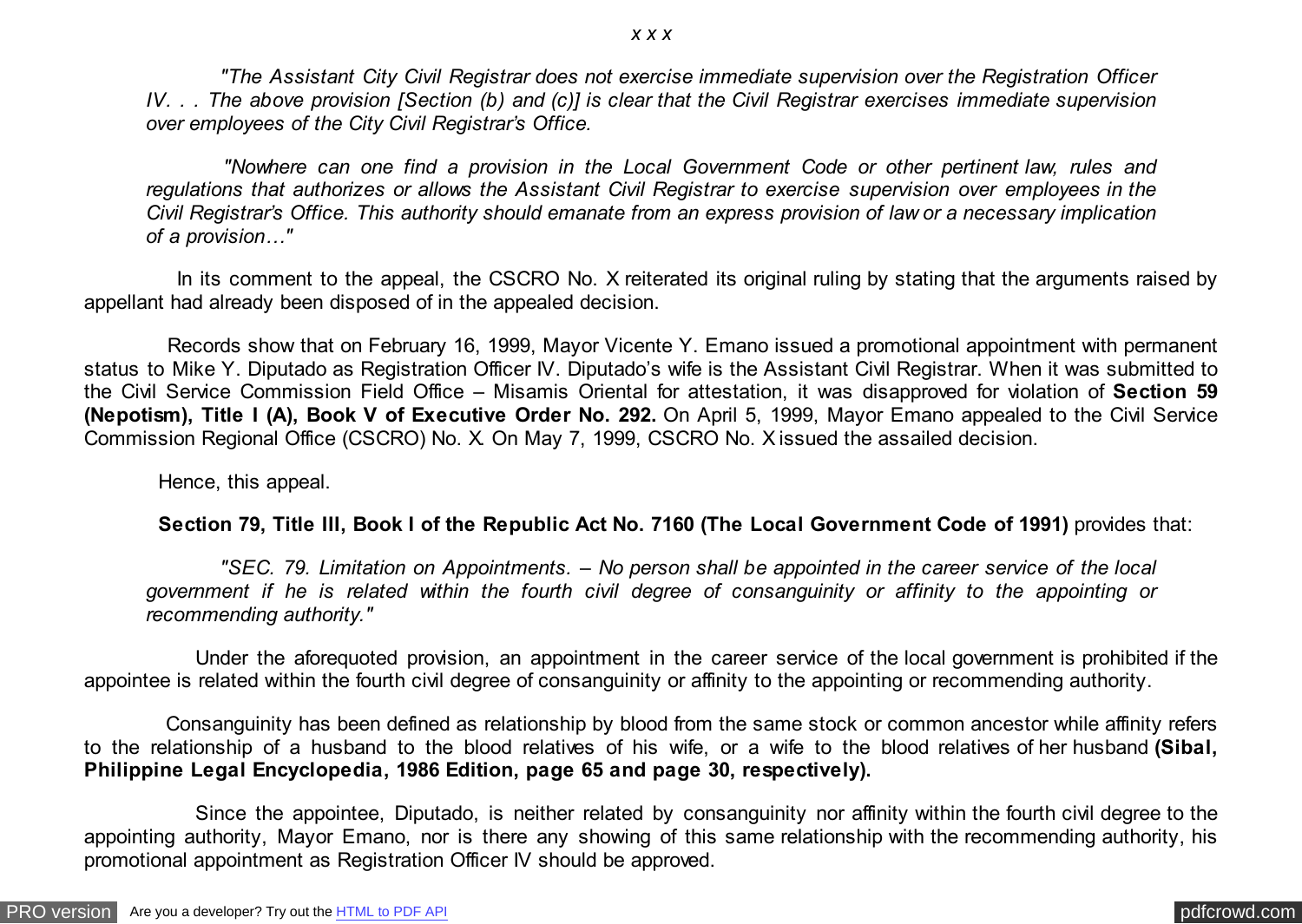The Commission is not unmindful of **Section 59, Title I (A), Book V of the Administrative Code of 1987 (Executive Order No. 292)** which provides, as follows:

 *"SEC. 59. Nepotism – (1) All appointments in the national, provincial, city and municipal governments or in any branch or instrumentality thereof, including government-owned or controlled corporations, made in favor of a relative of the appointing or recommending authority, or of the chief of the bureau or office, or of the persons exercising immediate supervision over him, are hereby prohibited.*

 *"As used in this Section, the word 'relative' and members of the family referred to are those related within the third degree either of consanguinity or of affinity."*

 However, the prohibition under **Section 79 of the LGC of 1991** specifically applies to appointments in the career service of local government units. Between the LGC of 1991 and the Administrative Code of 1987, the former should prevail, being a special legislation and a later act.

 The LGC of 1991, unlike the Administrative Code of 1987, did not include in the prohibition against nepotism the phrase *"chief of the bureau or office"* and *"persons exercising immediate supervision"* over the appointee. The LGC of 1991 also expanded the degree of relationship up to the fourth degree, compared with the Administrative Code of 1997 which provides only up to the third degree. Thus, the clear intent of the LGC of 1991 is to extend the scope of the relationship up to the fourth degree of consanguinity or affinity but to limit it between the appointing or recommending authority only and the appointee. This conclusion is in accord with the rule of statutory construction that:

 *"As a rule, the amendment by deletion of certain words or phrases in a statute indicates that the legislature intended to change the meaning of the statute, for the presumption is that the legislature would not have made the deletion had the intention been not to effect a change in its meaning. The amended statute should accordingly be given a construction different from that previous to its amendment." (Gloria vs. Court of Appeals, 306 SCRA 287 [1999])*

 **WHEREFORE,** the appeal of Mayor Vicente Y. Emano is granted. The promotional appointment of Mike Y. Diputado as Registration Officer IV in the City Civil Registry Office, Cagayan de Oro City, is approved, effective upon the date of its issuance on February 16, 1999.

 The Civil Service Commission Regional Office No. X is directed to reflect in the service record of Diputado the approval of his appointment pursuant to this resolution.

Quezon City, **OCT 27 2000**